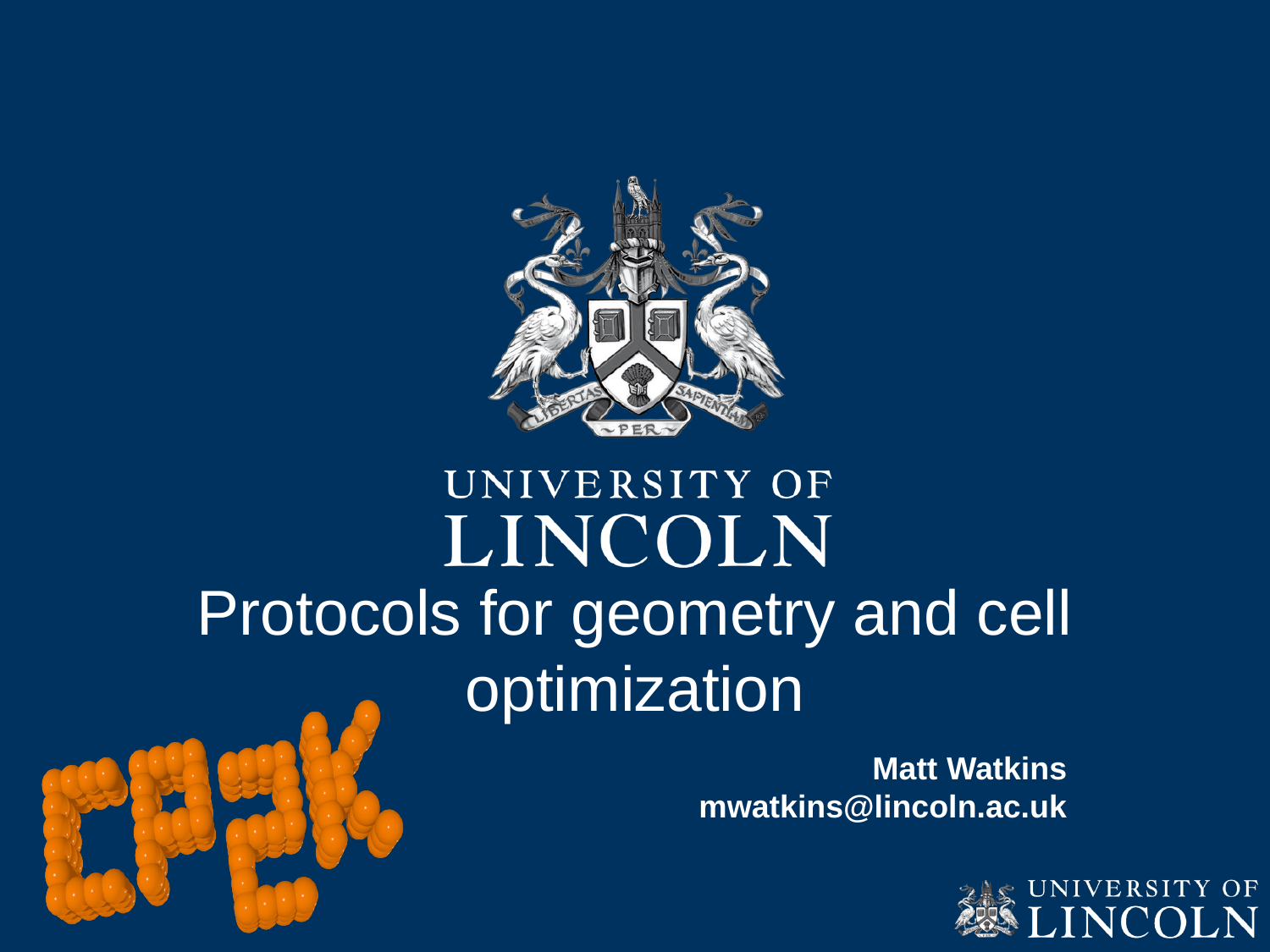#### **Optimization**

- Optimize what? Positions of the atoms
	- typically the total energy of the system (potential energy + electron kinetic energy for DFT) at 0K
	- Free energy of the system at finite temperature
- PES Born-Oppenheimer approximation
- Global vs local?



Fig. 3. Defining thermodynamic vs. kinetic reaction coordinates. Which state, A or B, is further "along the reaction coordinate" toward the native state N? State B is energetically closer to N (lower energy), but A is kinetically closer (smaller barrier to cross).



Fig. 12. Different folding scenarios. The vertical axis is internal free energy. Each conformation is represented as a point on the landscape. The two horizontal axes represent the many chain degrees of freedom. a: A rugged landscape with hills and traps, folding kinetics is likely multiple-exponential (from Ref. 8). b: A landscape in which folding is faster than unfolding. A is a throughway folding path, whereas unfolding chains (path B) must surmount a barrier to reach the most stable denatured conformations. c: A landscape in which folding is slower than unfolding. Most folding paths (path A) pass through a kinetic trap, whereas some low-lying denatured conformations are readily accessible from the native state during unfolding (path B).

#### Chan, Hue Sun, and Ken A. Dill. "Protein folding in the landscape

perspective: Chevron plots and non‐Arrhenius kinetics." *Proteins: Structure,* 

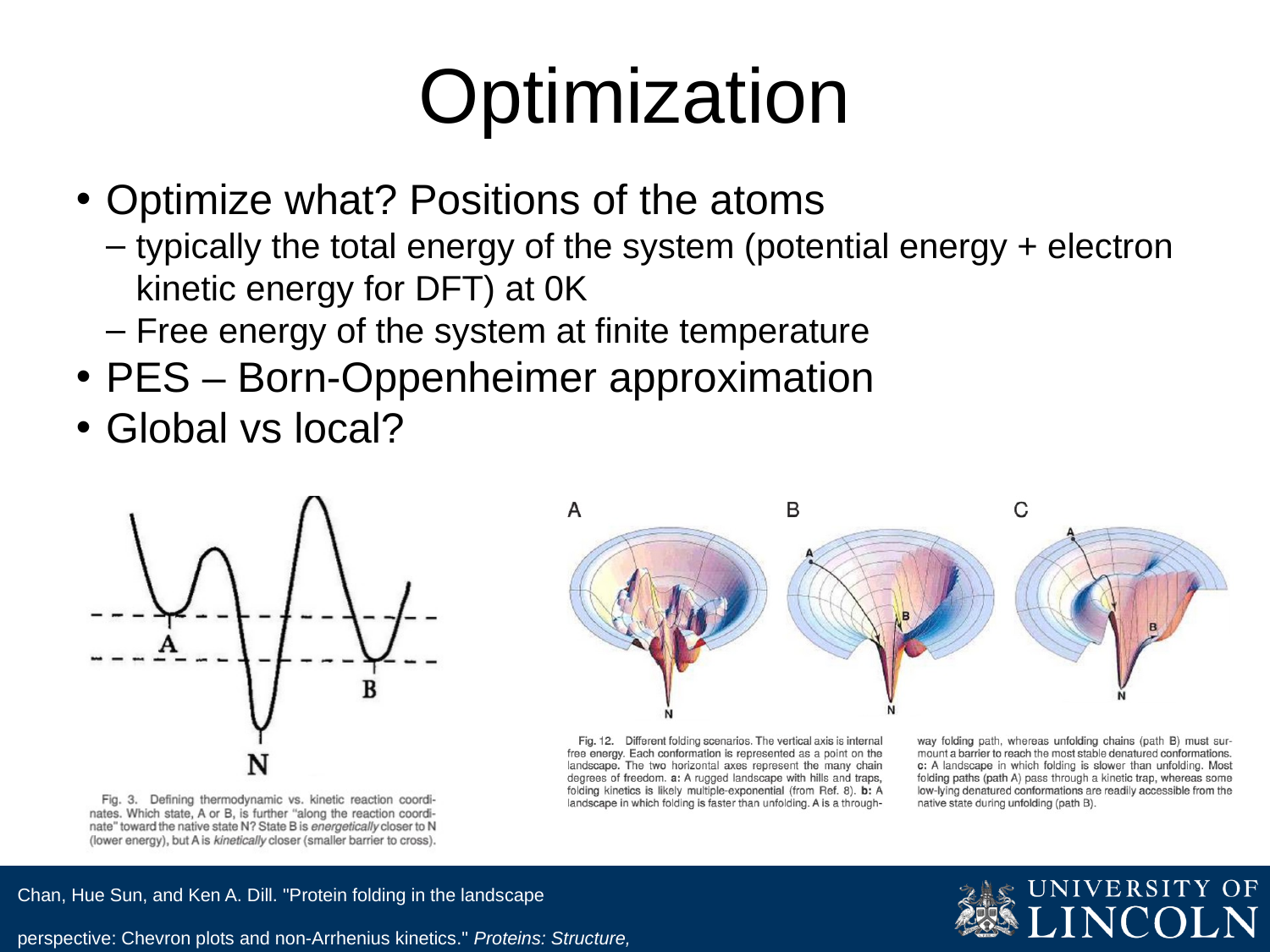#### Local minimizers

#### • BFGS

- most efficient for small–medium size systems with a reasonable guess at the geometry
- requires inversion/diagonalization of approximate Hessian matrix Hessian matrix has dimension 3*N* where *N* is number of atoms being optimized
- L-BFGS
	- is a linear scaling version of the BFGS algorithm (Byrd, Richard H., et al. "A limited memory algorithm for bound constrained optimization. *SIAM Journal on Scientific Computing* 16.5 (1995): 1190-1208.")
- Conjugate gradients
	- Only uses gradients rather than approximation to curvature, should be more robust when far from minima
- Steepest descents
	- head downhill, line search to find how far most robust far from minima

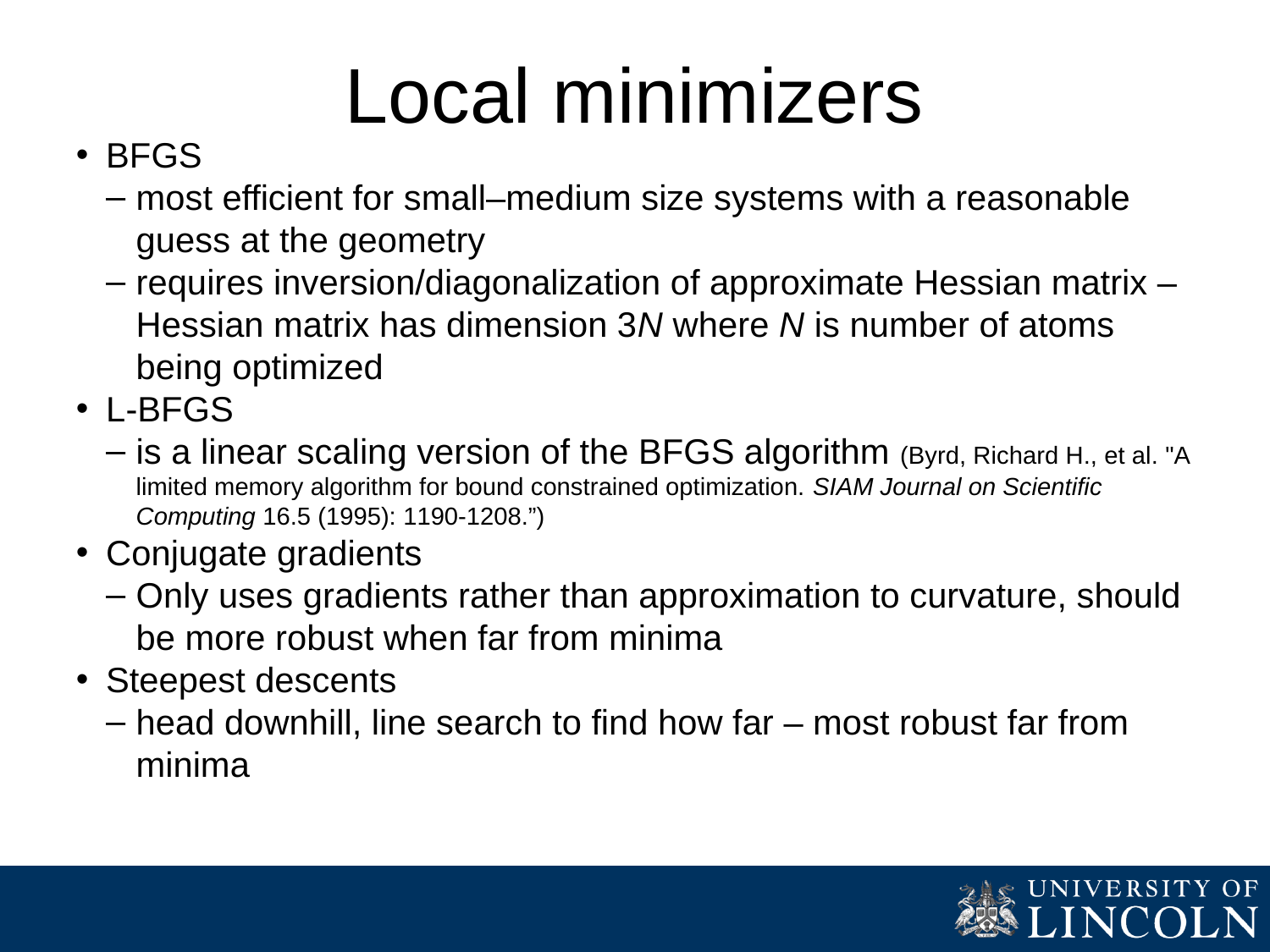### Global optimizers

- Brute force requires  $m^{3}$ <sup>N</sup> energy evaluations to get a grid of *m* points in each dimension
- Exponential growth with system size
- Shape of PES can be exploited to get methods that work in practice for modest size systems
	- Random search just a script for initial coords
	- Genetic algorithms
	- Simulated annealing ANNEALING keyword in MD section
	- Monte Carlo
	- Basin hopping
- Swarm methods in CP2K have basin hopping
	- \$CP2K/tests/SWARM Ole Schutt

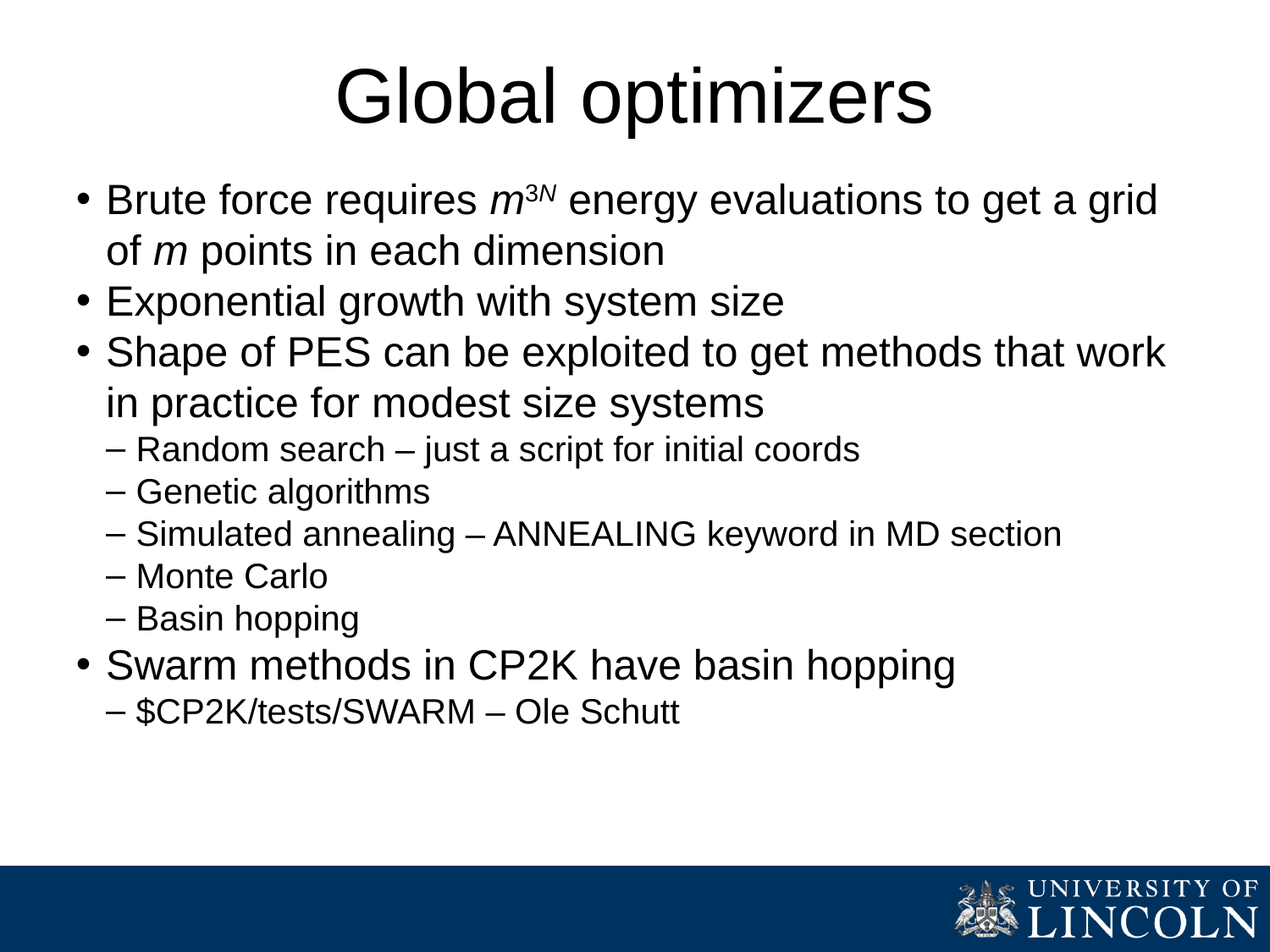- GEO OPT energy minimization allowing atomic coordinates to change
- CELL OPT allow cell parameters to vary when finding the local energy minima too
- CONSTRAINTS there may be some variables that we want to fix – cell angles or positions of some atoms
- Collective variables plot energy as function of some variable – a bond length or angle, for instance – reduce dimensionality

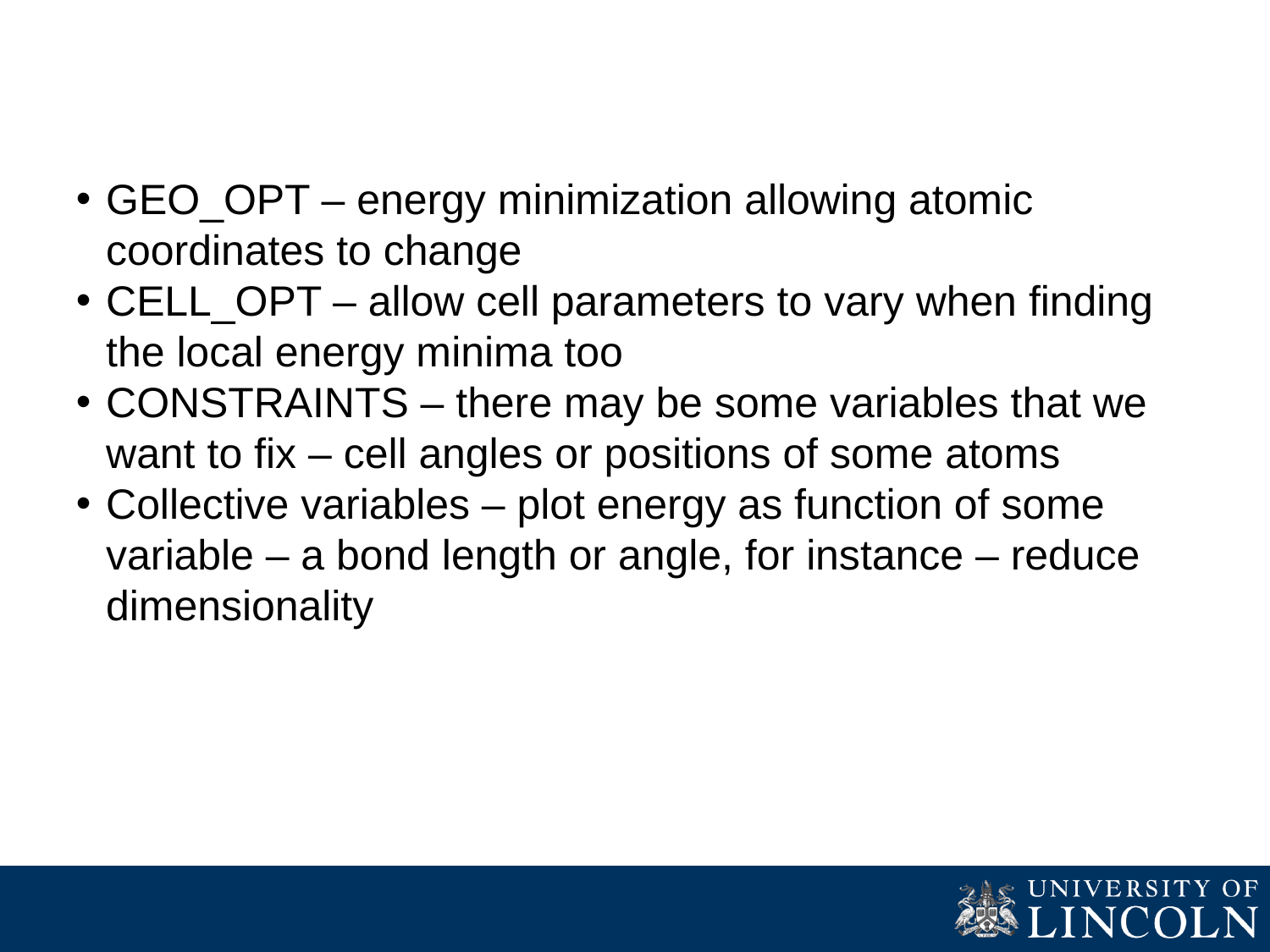# GEO\_OPT

- RUN\_TYPE GEO\_OPT in global section
- OPTIMIZER in MOTION section
	- CG, use with poor intial guesses, noisy forces, rough optmization
	- (L)BFGS, for most QS calculations consider switching to LBFGS above ~1000 atoms. Look for diagonalization routine timings at end of run to see relative cost
- MAX ITER number of optimization steps
- CONSTRAINTS in MOTION section
	- **I** & FIXED ATOMS
		- COMPONENTS\_TO\_FIX X
		- $\cdot$  LIST 1
	- &END
	- &FIXED\_ATOMS
		- COMPONENTS TO FIX Y
		- $\cdot$  LIST 2
	- &END

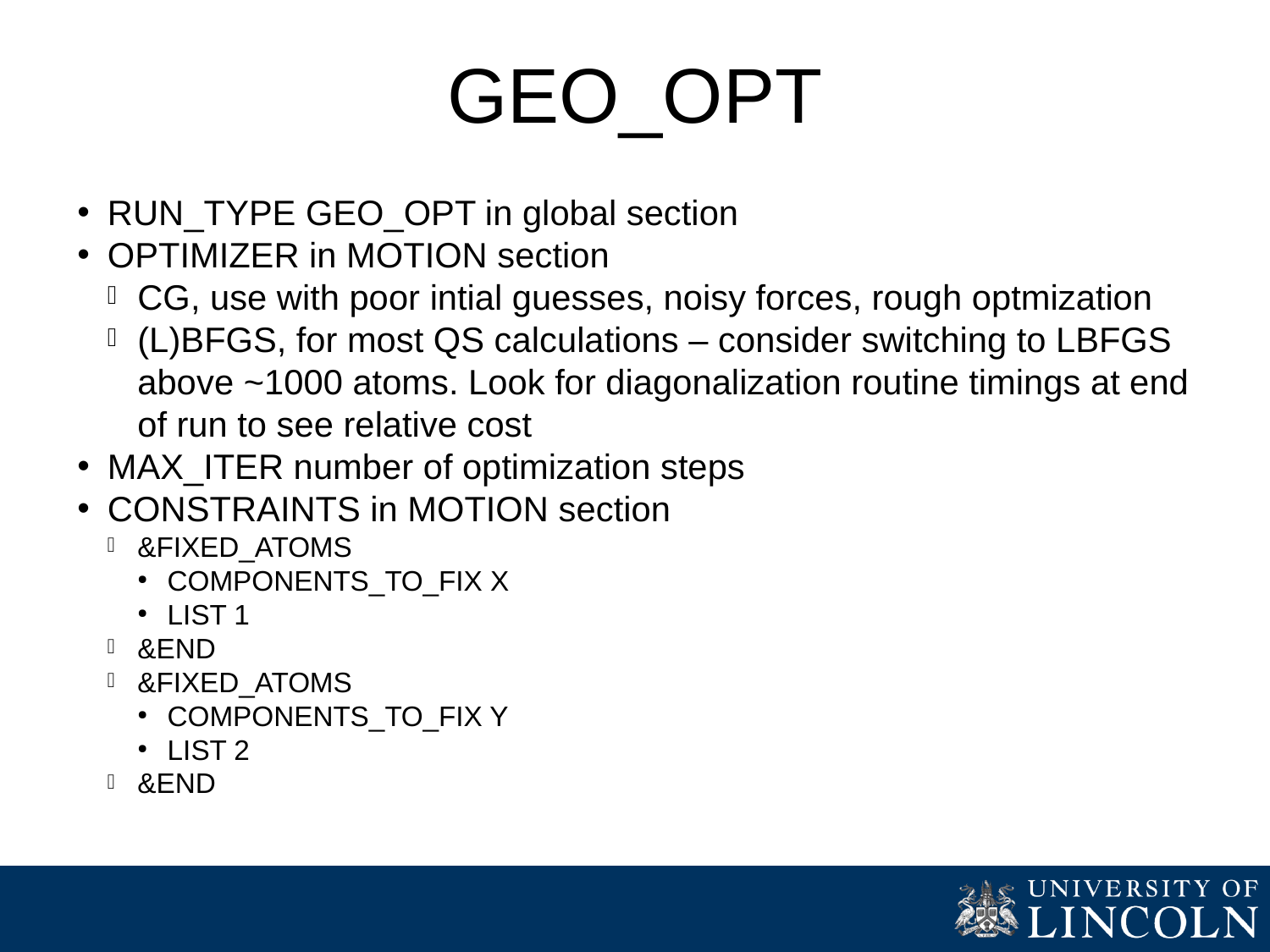#### output

- grep for "Max. grad" in output file to see the progress of the optimization – this gives maximum energy gradient on atoms being optimized
- Below "Convergence check :" there is a summary of the progress. Output is like Gaussian for those familiar – convergence requires Max and RMS step size and Max and RMS gradients to be converged.
- Pressure extra criteria for CELL OPT
- The convergence criteria can be set in the &MOTION section
- Default Max. grad is equal to 0.025 eV/A
- Good enough for most purposes

| ENERGY  Total FORCE_EVAL ( QS ) energy (a.u.):       -2314.583506508490700                                                                                                                                                                                                                                     |                       |            |  |  |
|----------------------------------------------------------------------------------------------------------------------------------------------------------------------------------------------------------------------------------------------------------------------------------------------------------------|-----------------------|------------|--|--|
|                                                                                                                                                                                                                                                                                                                | 2PNT LINE SEARCH INFO |            |  |  |
| ***                                                                                                                                                                                                                                                                                                            |                       |            |  |  |
|                                                                                                                                                                                                                                                                                                                |                       |            |  |  |
|                                                                                                                                                                                                                                                                                                                |                       |            |  |  |
|                                                                                                                                                                                                                                                                                                                |                       |            |  |  |
|                                                                                                                                                                                                                                                                                                                |                       |            |  |  |
|                                                                                                                                                                                                                                                                                                                |                       |            |  |  |
|                                                                                                                                                                                                                                                                                                                |                       |            |  |  |
|                                                                                                                                                                                                                                                                                                                |                       |            |  |  |
|                                                                                                                                                                                                                                                                                                                |                       |            |  |  |
| --------- Informations at step = 4 -----------<br>Optimization Method = 72314.5828781392<br>Internal Pressure [bar] = 2314.5828781392<br>Internal Pressure [bar] = 35379.3762511153<br>Real energy change = -0.0099708467<br>Decrease in                                                                       |                       |            |  |  |
|                                                                                                                                                                                                                                                                                                                |                       |            |  |  |
|                                                                                                                                                                                                                                                                                                                |                       |            |  |  |
|                                                                                                                                                                                                                                                                                                                |                       |            |  |  |
|                                                                                                                                                                                                                                                                                                                |                       |            |  |  |
|                                                                                                                                                                                                                                                                                                                |                       |            |  |  |
|                                                                                                                                                                                                                                                                                                                |                       |            |  |  |
|                                                                                                                                                                                                                                                                                                                |                       |            |  |  |
|                                                                                                                                                                                                                                                                                                                |                       |            |  |  |
|                                                                                                                                                                                                                                                                                                                |                       |            |  |  |
|                                                                                                                                                                                                                                                                                                                |                       |            |  |  |
|                                                                                                                                                                                                                                                                                                                |                       |            |  |  |
|                                                                                                                                                                                                                                                                                                                |                       |            |  |  |
|                                                                                                                                                                                                                                                                                                                |                       |            |  |  |
|                                                                                                                                                                                                                                                                                                                |                       |            |  |  |
|                                                                                                                                                                                                                                                                                                                |                       |            |  |  |
| Convergence check :<br>Convergence check :<br>Max. step size = 0.0443379699<br>Convergence in step size = 0.0456435465<br>RMS step size = 0.0456435465<br>Convergence in RMS step = 0.0615800000<br>Convergence in RMS step = 0.0615800000                                                                     |                       |            |  |  |
|                                                                                                                                                                                                                                                                                                                |                       |            |  |  |
|                                                                                                                                                                                                                                                                                                                |                       |            |  |  |
|                                                                                                                                                                                                                                                                                                                |                       |            |  |  |
|                                                                                                                                                                                                                                                                                                                |                       |            |  |  |
|                                                                                                                                                                                                                                                                                                                |                       |            |  |  |
|                                                                                                                                                                                                                                                                                                                |                       |            |  |  |
| $\frac{1}{2}$ Informations at step = $\frac{1}{2}$ 5<br>--------- Informations at scep-<br>Optimization Method<br>Total Energy<br>Total Energy<br>Theranal Pressure [bar] = 44.8922786589<br>Real energy change = -0.0032786589<br>Decrease in energy<br>= -0.0032281601<br>USED<br>USED<br>USED<br>USED<br>US |                       |            |  |  |
|                                                                                                                                                                                                                                                                                                                |                       |            |  |  |
|                                                                                                                                                                                                                                                                                                                |                       |            |  |  |
|                                                                                                                                                                                                                                                                                                                |                       |            |  |  |
|                                                                                                                                                                                                                                                                                                                |                       |            |  |  |
|                                                                                                                                                                                                                                                                                                                |                       |            |  |  |
|                                                                                                                                                                                                                                                                                                                |                       |            |  |  |
| Convergence check :                                                                                                                                                                                                                                                                                            |                       |            |  |  |
|                                                                                                                                                                                                                                                                                                                |                       |            |  |  |
|                                                                                                                                                                                                                                                                                                                |                       |            |  |  |
|                                                                                                                                                                                                                                                                                                                |                       |            |  |  |
|                                                                                                                                                                                                                                                                                                                |                       |            |  |  |
|                                                                                                                                                                                                                                                                                                                |                       |            |  |  |
|                                                                                                                                                                                                                                                                                                                |                       |            |  |  |
|                                                                                                                                                                                                                                                                                                                |                       |            |  |  |
|                                                                                                                                                                                                                                                                                                                |                       |            |  |  |
| Conv. limit for gradients =<br>Conv. in gradients $\frac{1}{\sqrt{2}}$ =                                                                                                                                                                                                                                       |                       |            |  |  |
|                                                                                                                                                                                                                                                                                                                |                       | <b>YES</b> |  |  |

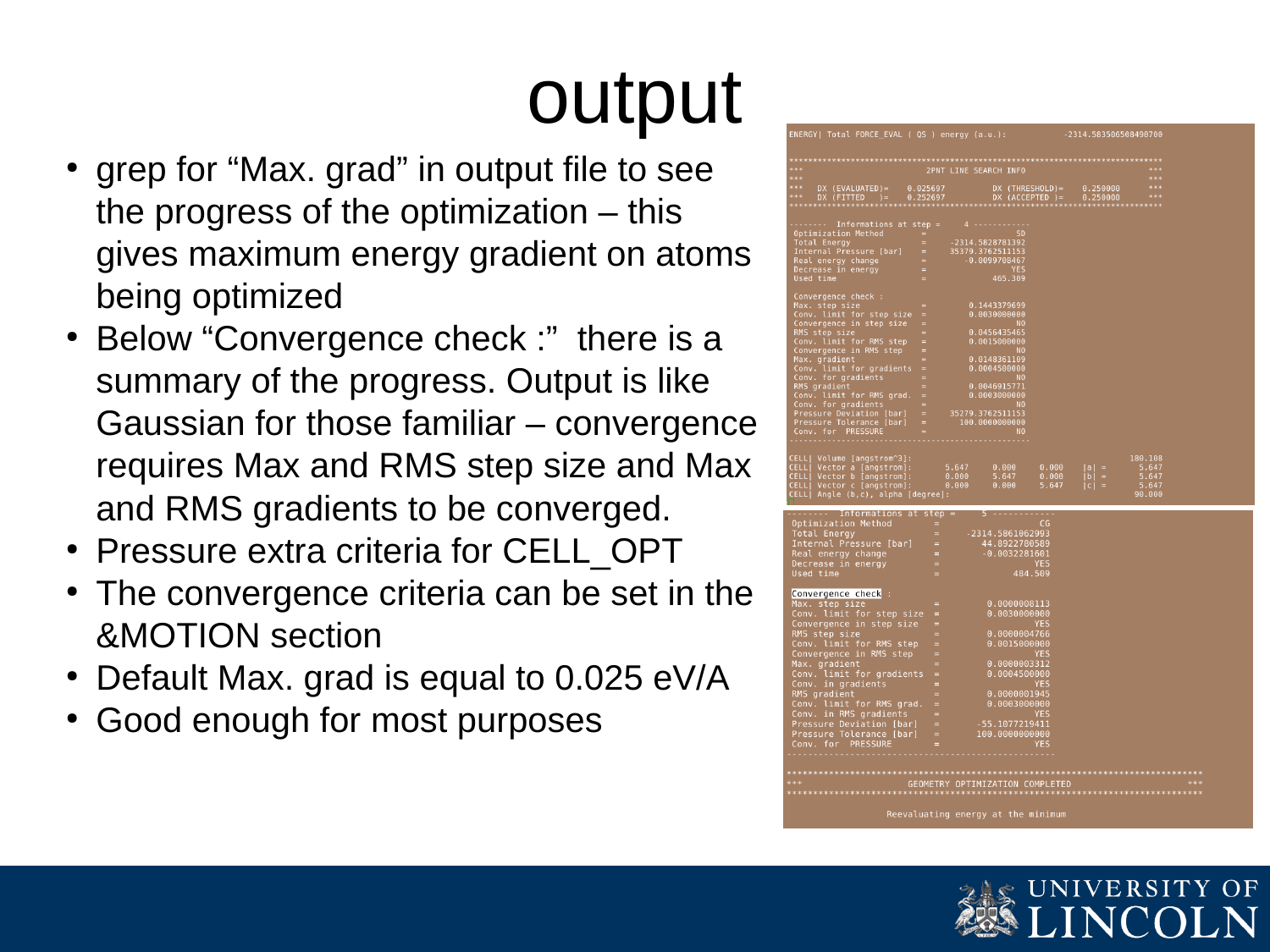#### CELL\_OPT

- Only place CP2K uses symmetry(?)
- Can set cell symmetry types in &CELL section

**&CELL** ABC 9.167 9.167 11.808 SYMMETRY ORTHORHOMBIC MULTIPLE UNIT CELL 2 2 2 **&END CELL** &TOPOLOGY COORD FILE NAME tio2.xyz COORD FILE FORMAT XYZ

• Can place constraints on the cell optimization in the %CELL\_OPT section

| ALE FACT<br>(NREP} | <b>SMOTION</b><br>&CELL OPT<br>KEEP SYMMETRY . TRUE.<br><b>&amp;END CELL OPT</b><br><b>&amp;END MOTION</b> |  |
|--------------------|------------------------------------------------------------------------------------------------------------|--|
|                    |                                                                                                            |  |

– KEEP\_ANGLES, KEEP\_SYMMETRY

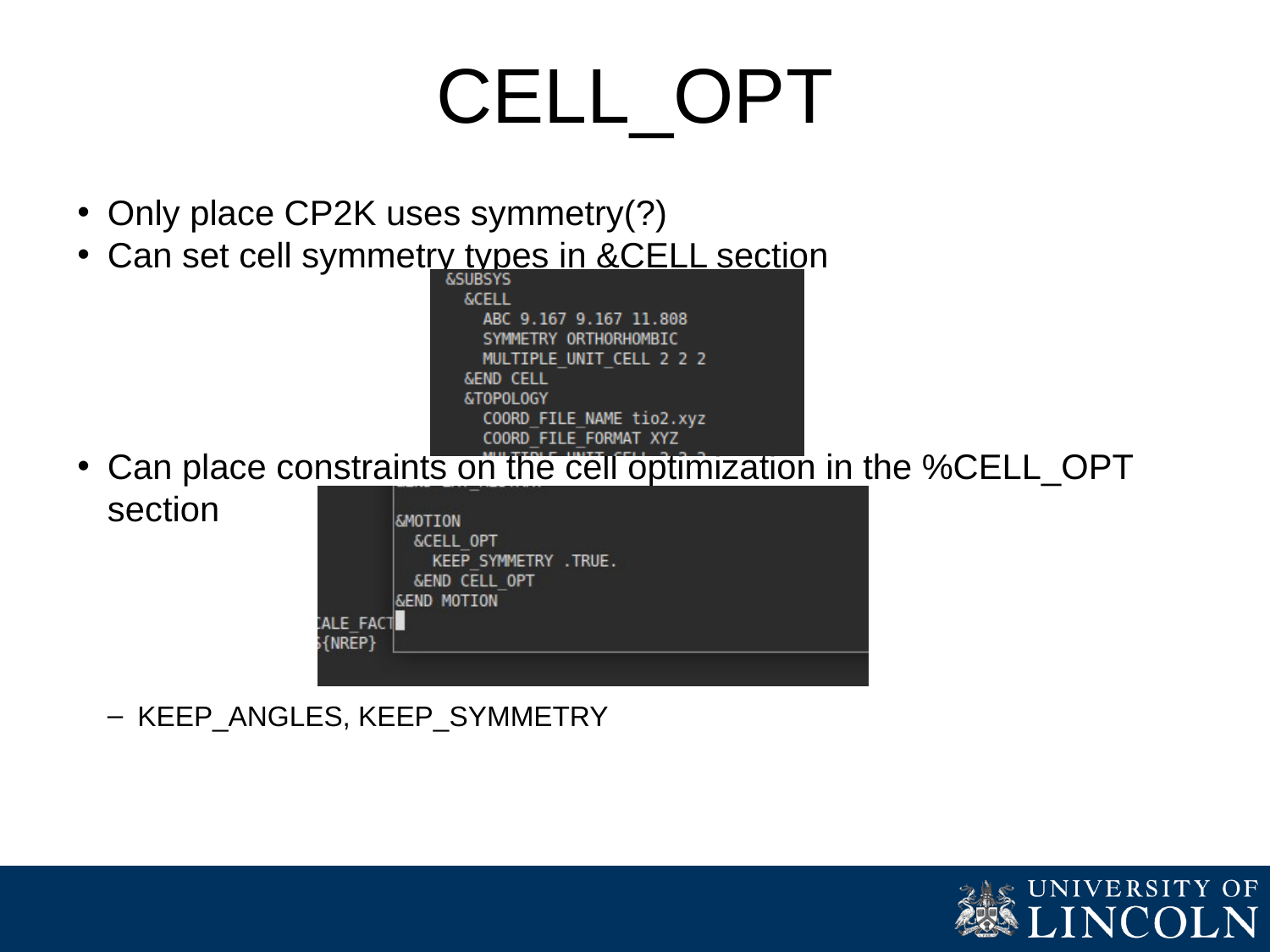### CELL\_OPT

- Three algorithms in CP2K (version > 2.4) controlled by TYPE variable in \$CELL\_OPT
	- GEO\_OPT: Original implementation.
		- 1. Inner cycle optimize atomic positions
		- 2. Outer cycle optimize cell vectors
	- DIRECT\_CELL\_OPT: New implementation from version 2.4 onwards cell parameters (stresses) go into the optimizer along with atomic coordinates
	- MD: Optimize at finite temperature. Uses MD, so only of use if you have a cheap Hamiltonian
- DIRECT\_CELL\_OPT should be much more efficient try for yourself
- Generally best to enforce symmetry / fix angles to start with to minimize number of degrees of freedom.

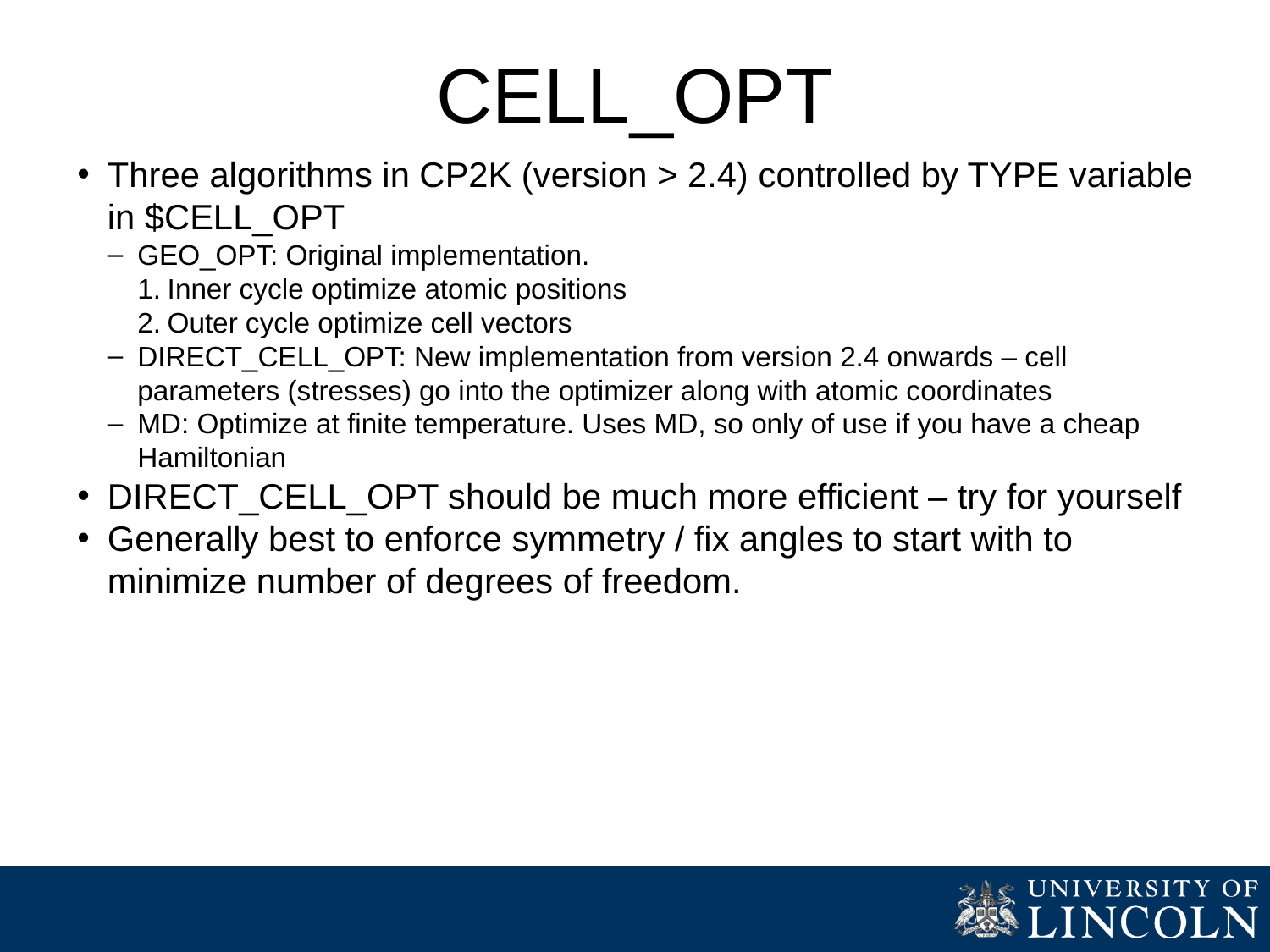#### Transition states

Two methods for transition state

- Nudged Elastic Band method covered by Teo later
- Dimer method two images of the system (the dimer) calculate energy / force at each – then rotate to find steepest path up hill and head upwards.
	- $\Box$  Needs guess (vector) at the up-hill direction  $-$  can be generated from difference in coordinates between minima and guess at TS
	- $\Box$  No guarentee of converging (to the TS you want)
	- Should be a good method for refining TSs obtained form NEB